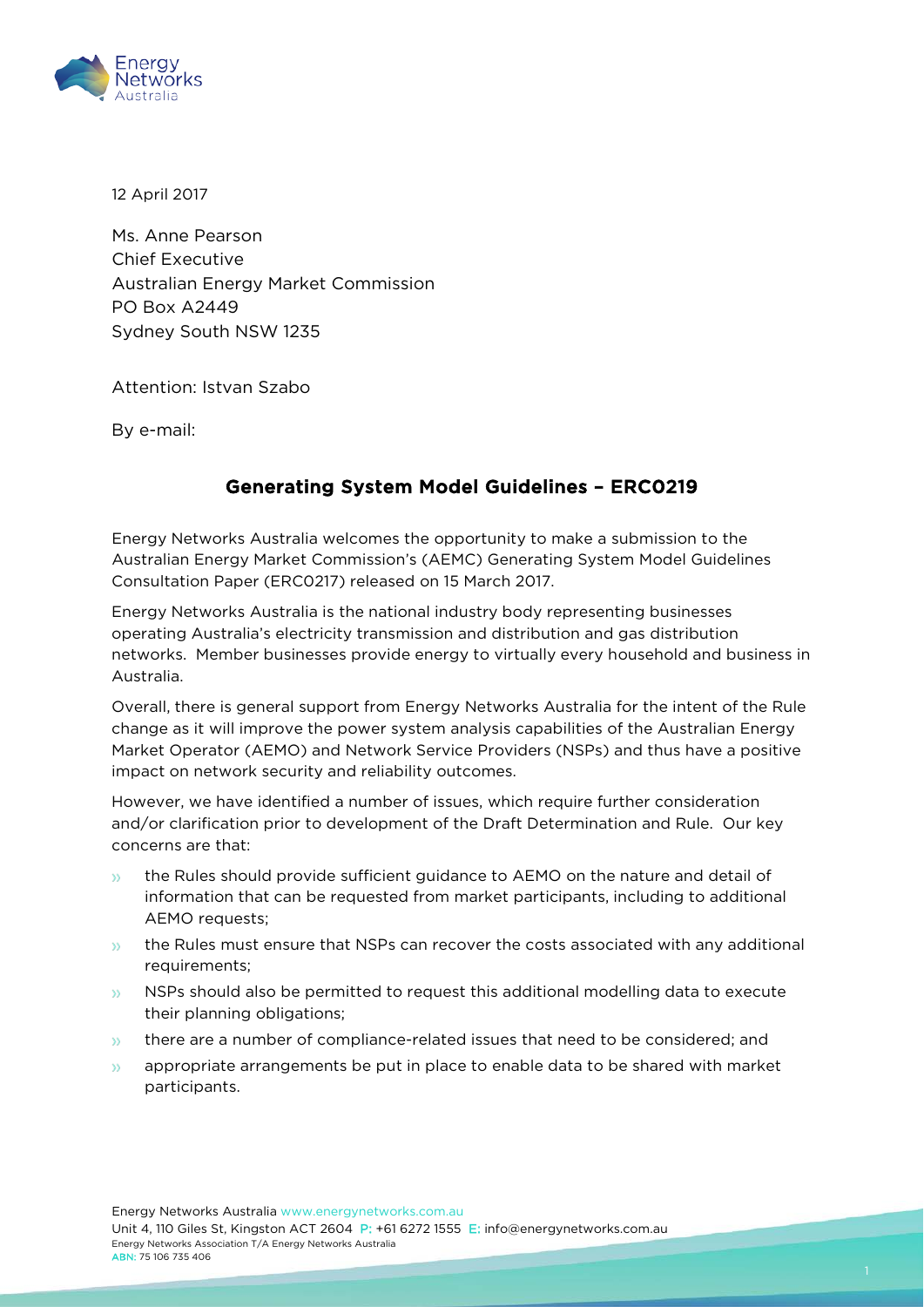ENA also provides comment on generator obligations for the provision of EMT models and additional distribution related matters.

To the extent that specific questions from the AEMC have not been addressed in the body of this submission, a response to these is provided in the Attachment to the submission.

Should you have any additional queries, please feel free to contact Norman Jip, Energy Network Australia's Senior Program Manager – Transmission on (02) 6272 1521 or [njip@energynetworks.com.au.](mailto:njip@energynetworks.com.au)

Yours sincerely,

many

John Bradley Chief Executive Officer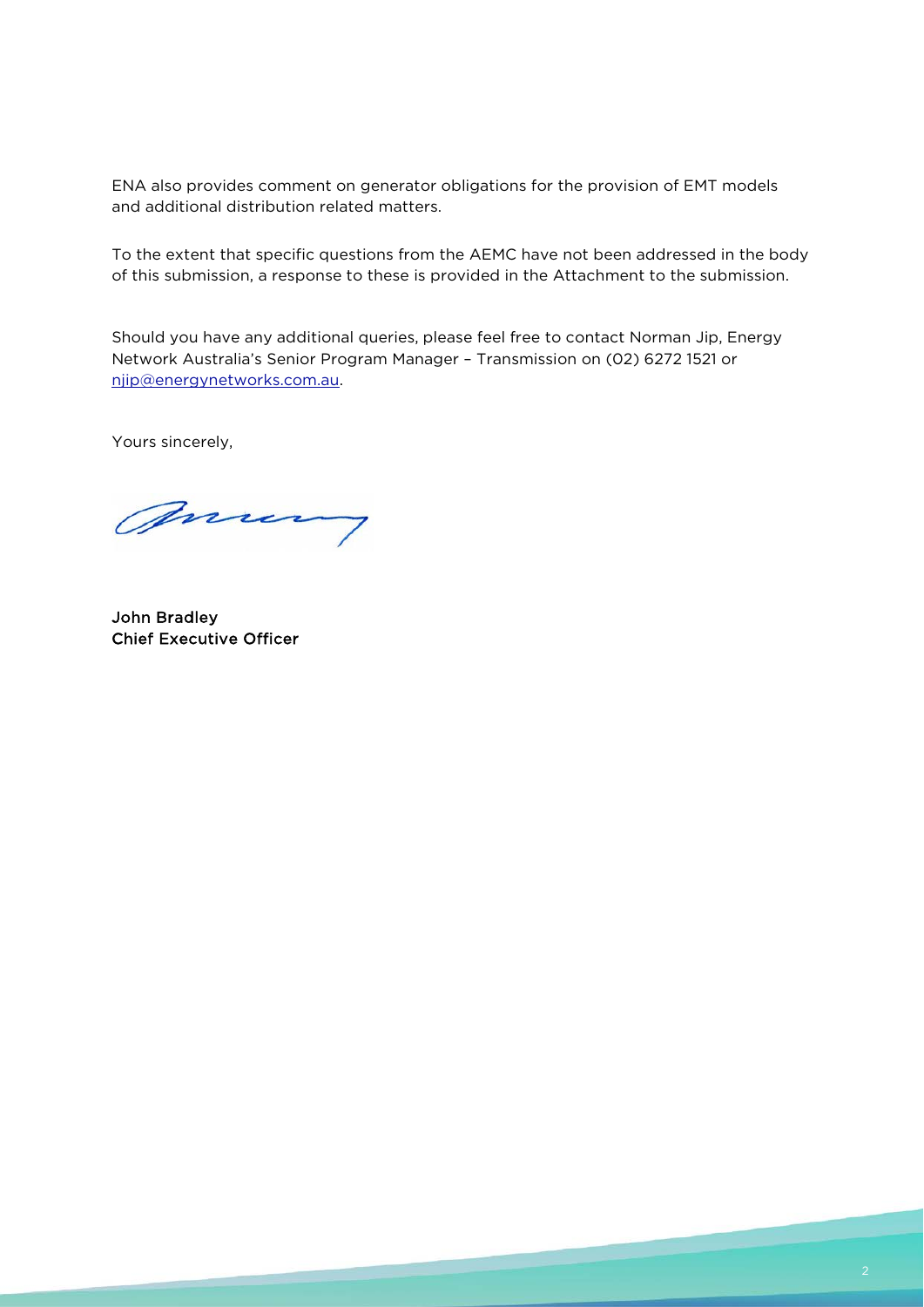# **Generating System Model Guidelines Rule change proposal**

Submission to AEMC (ERC0219) – 12 April 2017

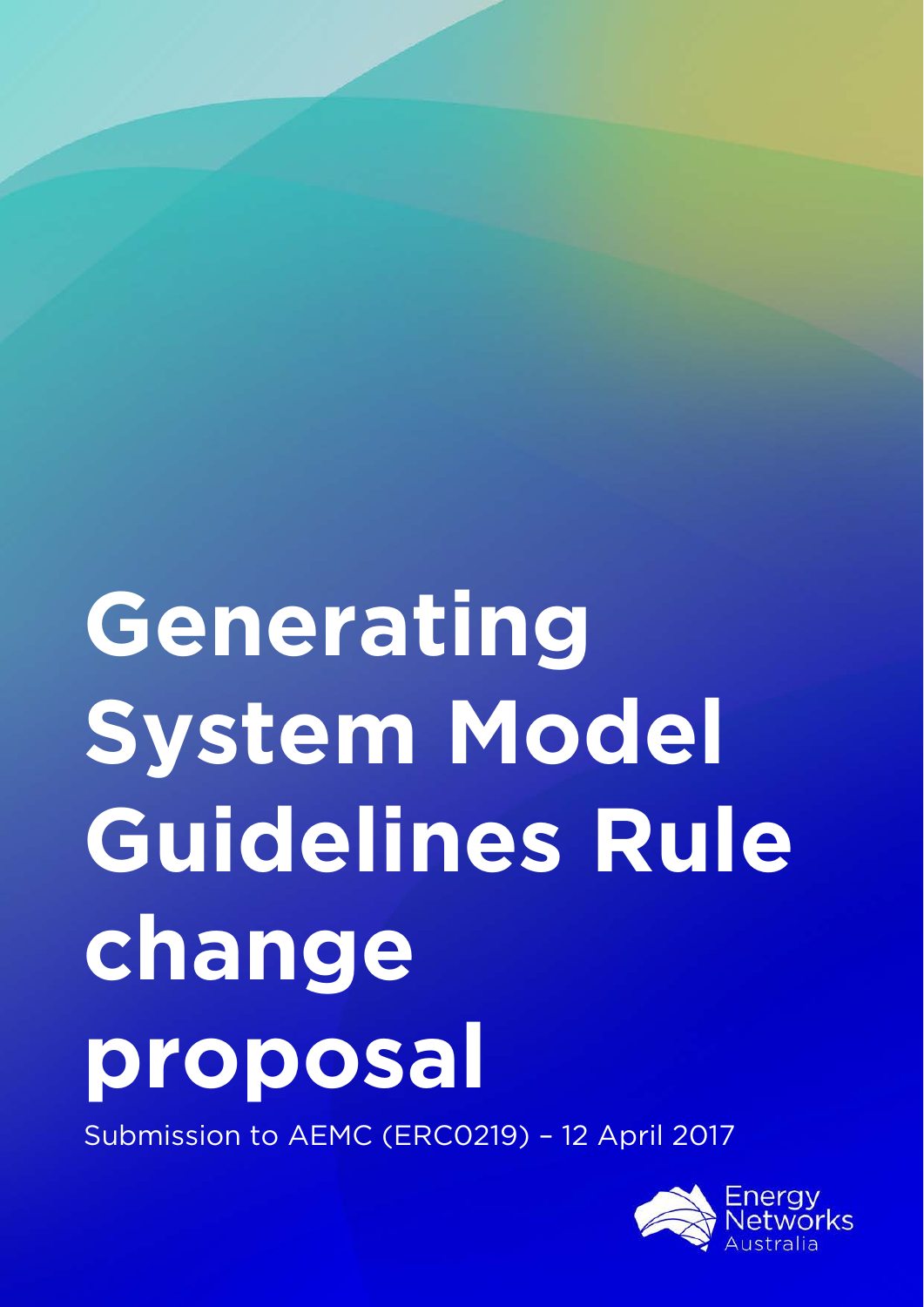

# **Contents**

| Executive Summary                                                     |                                                                 | 3  |
|-----------------------------------------------------------------------|-----------------------------------------------------------------|----|
| 1.                                                                    | General support for rule change proposal                        | 4  |
| 2.                                                                    | Guidance to AEMO                                                | 5  |
| 3.                                                                    | Information needs of NSPs                                       | 6  |
| $\overline{4}$                                                        | <b>Costs for Network Service Providers</b>                      | 6  |
| 5.                                                                    | Sharing of information                                          | 8  |
| 6.                                                                    | Generator obligations for the provision of<br><b>EMT</b> models | 10 |
| 7.                                                                    | Additional considerations                                       | 11 |
| Attachment 1 - Responses to Selected<br><b>Consultation Questions</b> |                                                                 | 13 |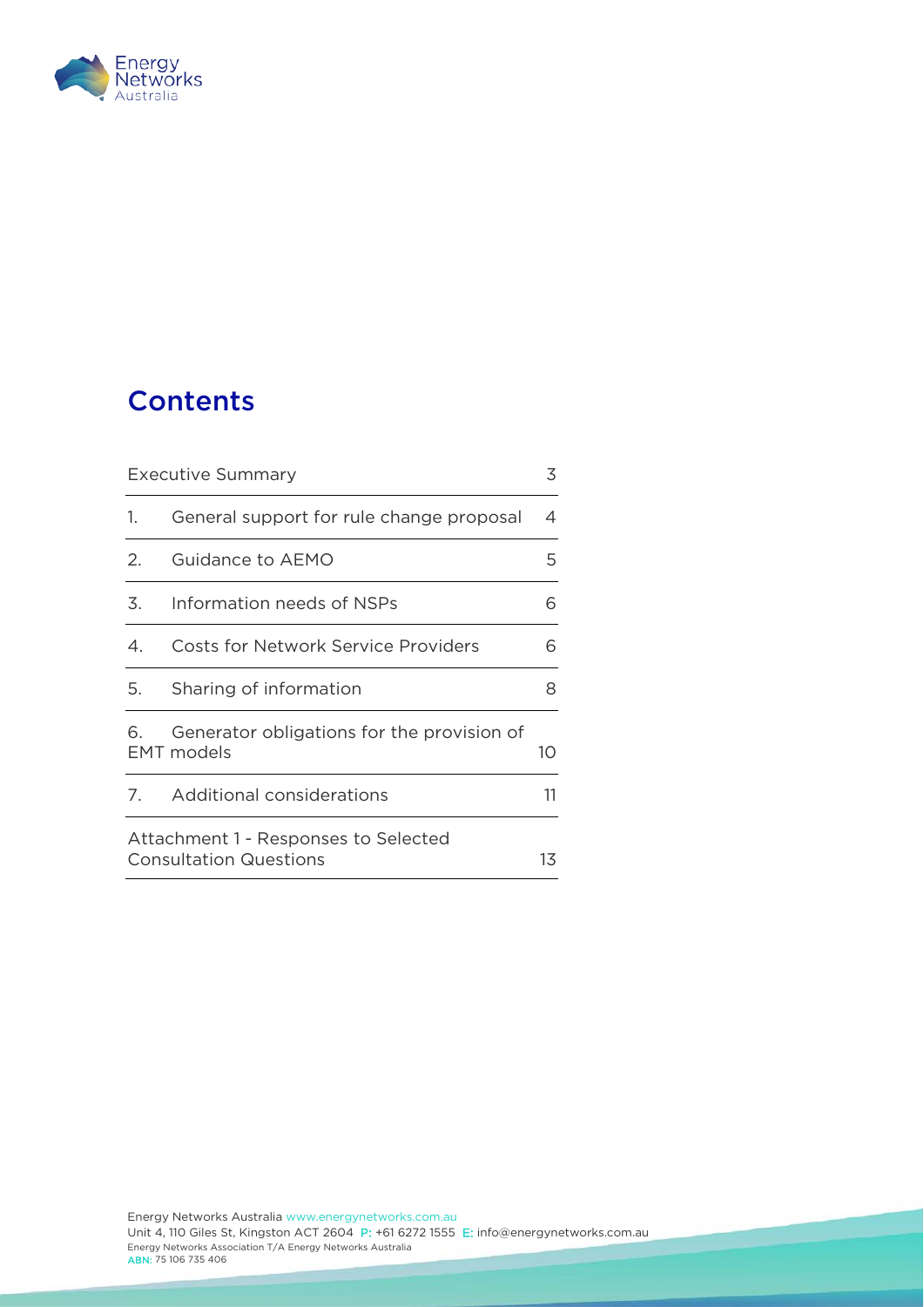

## <span id="page-4-0"></span>Executive Summary

Energy Networks Australia generally supports the objectives of the Rule change proposal to enable the provision of detailed model data to support more effective power system studies by the Australian Energy Market Operator (AEMO) and Network Service Providers (NSPs).

This is expected to yield benefits for electricity transmission and distribution planning processes as well as the operation of the power system more generally.

However, Energy Networks Australia has identified a number of issues, which require further consideration and/or clarification prior to development of the Draft Determination and Rule. Our key concerns are that:

- » the Rules should provide sufficient guidance to AEMO on the nature and detail of information that can be requested from market participants, including to additional AEMO requests;
- » the Rules must ensure that NSPs can recover the costs associated with any additional requirements;
- » considers that NSPs should also be permitted to request this additional modelling data to execute their planning obligations;
- » there are a number of compliance-related issues that need to be considered; and
- $\gg$  appropriate arrangements be put in place to enable data to be shared with market participants.

We have also taken the opportunity to provide additional commentary on generator obligations for the provision of electromagnetic transient models (EMT) and additional distribution related matters.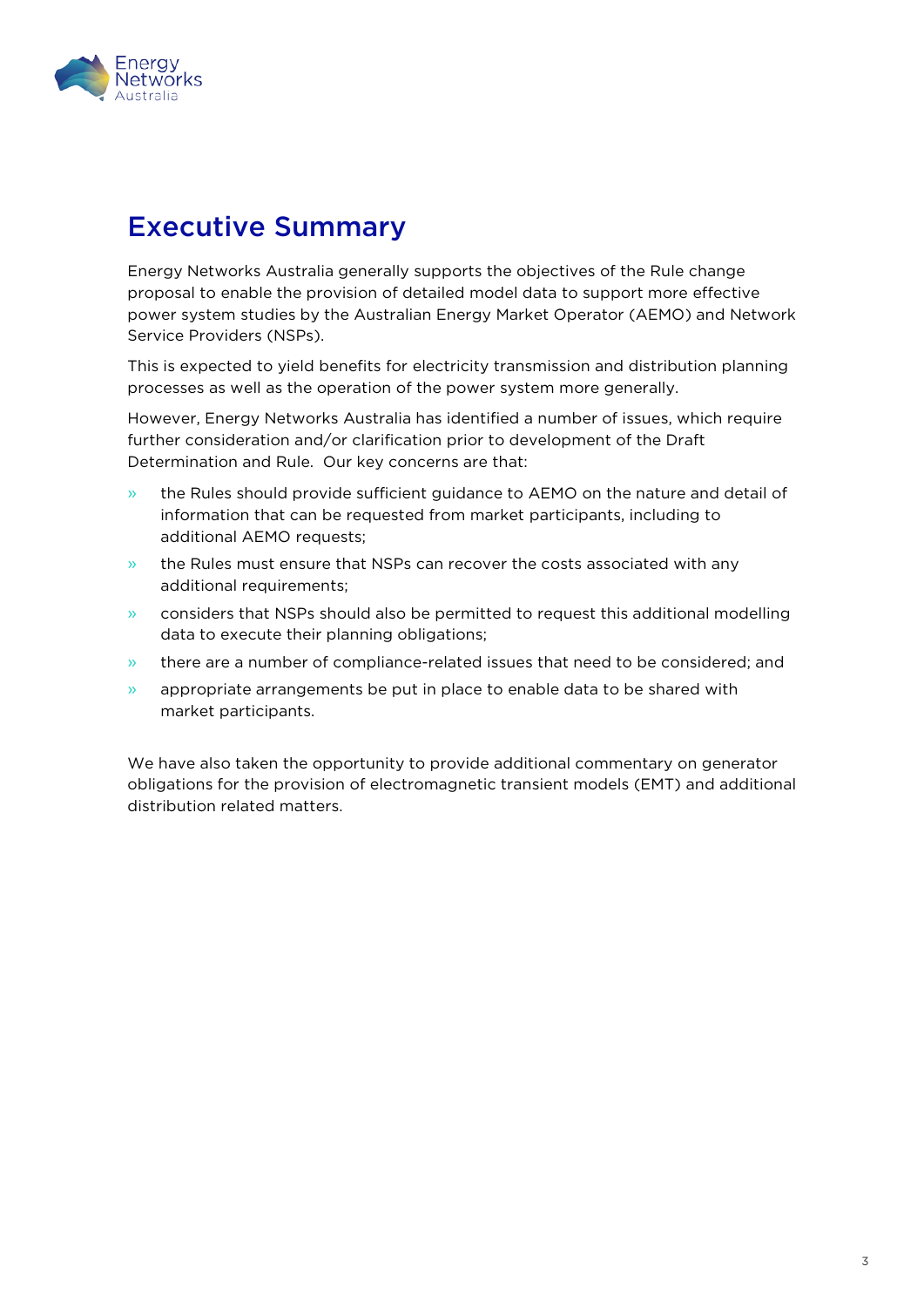

# <span id="page-5-0"></span>1. General support for rule change proposal

Energy Networks Australia supports the objectives of the Rule change proposal to enable the provision of more detailed model data to support more effective power system studies by AEMO and NSPs. The benefits of the proposal will also include:

- » helping to identify network limitations earlier than current modelling practices may otherwise allow.
- » improving stakeholder knowledge of actual generator performance and compliance against technical standards under specific operating conditions (which can then be better represented during the formulation of network constraints, for example).
- » assisting AEMO to undertake a more robust System Restart Ancillary Services procurement process, e.g. as part of the development of AEMO's National Transmission Network Development Plan (NTNDP). This can also extend to tender processes for Network Support and Control Ancillary Services (NSCAS), and some Frequency Control Ancillary Services (FCAS).
- » further clarifying the existing Rules' arrangements as to the level of detail of model data required from generators. While the Rules are explicit that Generators' with a combined nameplate rating of 30 MW or more must provide AEMO and the relevant NSP information about the controls of their *generating systems* to allow those parties to perform load flow and dynamic simulation studies, the Rules do not specify the type of model data that is required to be provided.
- » assisting intending participants to plan investments and more effectively negotiate access standards.
- » better informing NSP investment decisions and enabling more timely and effective NSP assessments of the impacts of new (and existing) Generators on intra- and inter-regional network transfer limits as well as the impacts on other network participants. This could result in further opportunities to avoid building additional network capacity.
- » allowing AEMO and TNSPs to perform the necessary modelling to understand the minimum system strength issues and TNSP/generator obligations proposed in the AEMC's System Security Frameworks Review Directions Paper.

## *Benefits related to network services*

From an NSP perspective, access to more detailed modelling and data could provide a number of additional benefits, which would ultimately result in more efficient outcomes for consumers. These are discussed further below.

*i) Assessments* 

In terms of power system assessments, such information would allow NSPs to undertake improved power system security assessments, which in turn can be used to identify the volume and type of ancillary services necessary to secure operation of the power system under various operating scenarios. For example, to more accurately assess the minimum required system strength to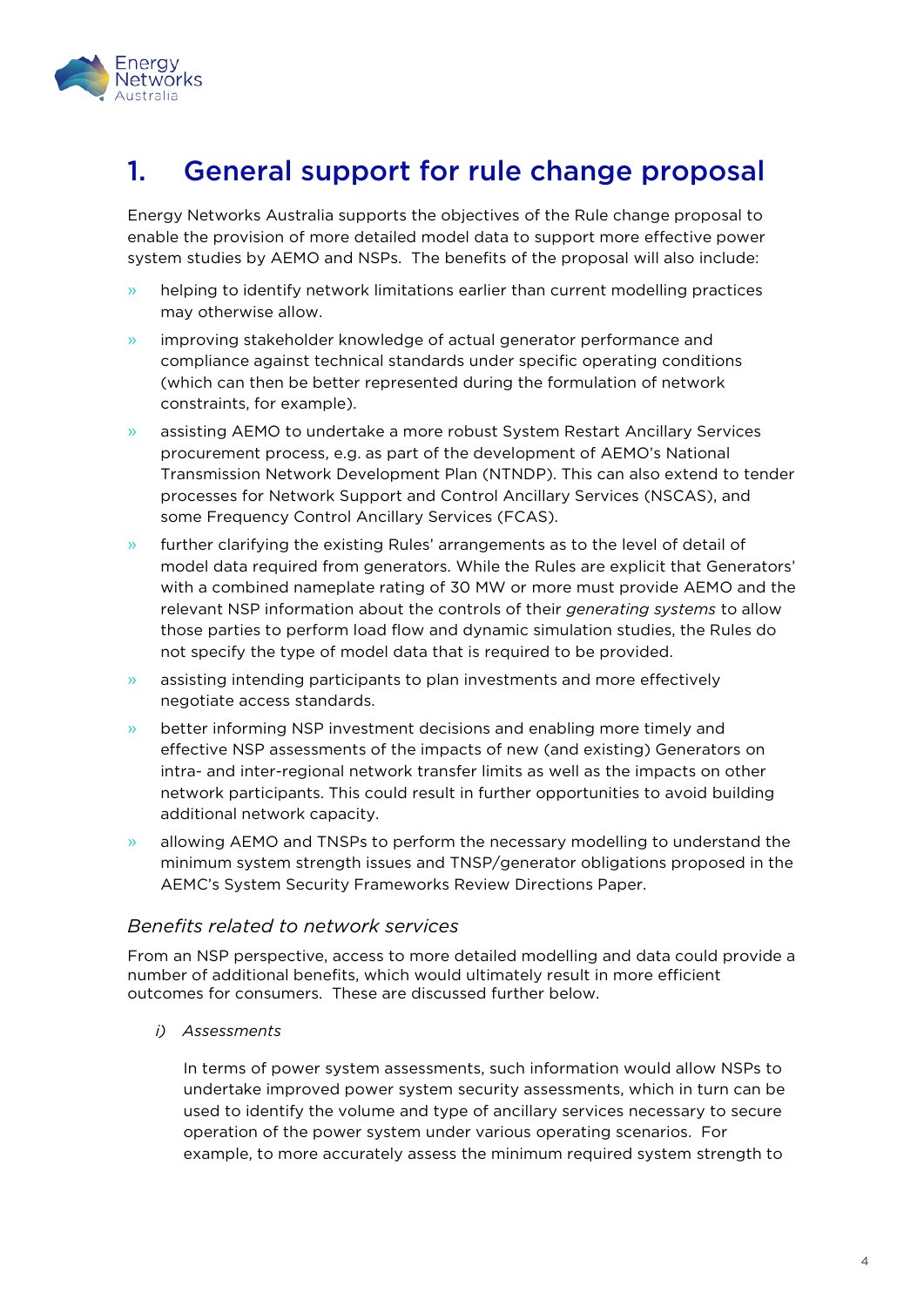

ensure the stable operation of inverter-based generation facilities. NSPs would also be able to conduct maximum power transfer capability assessments with a higher degree of confidence due to the improved quality of simulation outcomes, especially for onerous system conditions.

In the current and expected future environment of significant change in the national energy and electricity markets, the provision of electromagnetic transient models (EMT) for existing plant can lead to broader improvements in the overall modelling of the National Electricity Market (NEM), rather than just plant and equipment installed by new entrants.

#### *ii) More efficient connection process*

Currently AEMO and a number of NSPs face challenges in obtaining certain models and data from connection proponents (including project developers and equipment manufacturers) on the basis that the information is detailed, proprietary and commercially sensitive. NSPs and AEMO (based on our interactions with AEMO on such matters) consider that such information will clearly facilitate more robust analysis and assessments in relation to potential connections.

In our experience, new requirements that specifically provide for the provision of such information at the design stage will result in more comprehensive and accurate connection assessments and more efficient connection processes. Energy Networks Australia also considers that these requirements are likely to minimise any future impact on the eventual plant owner who may not have the same degree of access to, or commercial leverage with, the original equipment manufacturer as would the initial project developer.

#### *iii) Coordination and Compliance*

The ability to access more detailed information could lead to better coordination, collaboration and problem solving opportunities between NSPs, generators and AEMO. Energy Networks Australia considers that the provision of more detailed and sophisticated information would also better enable NSPs to meet their Rules compliance obligations and to assess the compliance of generators who seek to connect to their networks.

# <span id="page-6-0"></span>2. Guidance to AEMO

The Consultation Paper highlights at page 11:

"Under AEMO's rule change request, existing Generators, TNSPs or other registered participants, would be exempt from having to provide additional modelling information for existing plant, unless "in AEMO's reasonable opinion, there is a risk that the *plant* will adversely affect *network capability, power system security*, quality or *reliability* of supply, inter-*regional* power transfers or the use of a *network* by another *Network User".*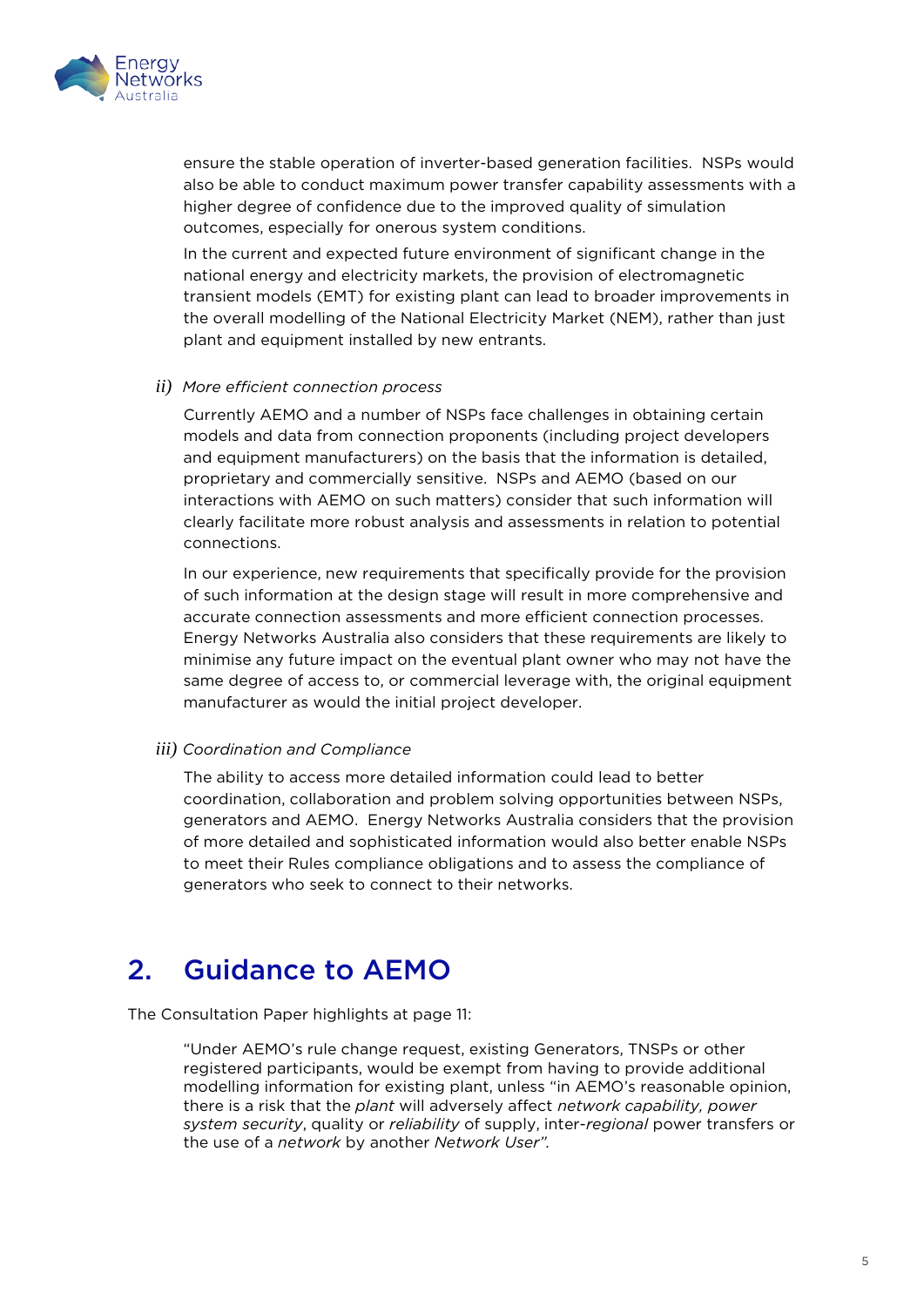

Energy Networks Australia appreciates that this would likely mean that AEMO would have discretion to require additional information, potentially including both a broader scope and more detailed modelling information, from existing registered participants, including Generators and NSPs.

Energy Networks Australia suggests that appropriate guidance, including reasonable criteria, should be provided to AEMO when seeking such additional modelling data. The guidance should be clear, and ensure that the information is collected on a basis that is consistent, predictable and proportionate given AEMO's requirement.

Potential avenues through which these criteria can be established include the Transmission Consultation Procedures established in the Rules or via the Plant Modelling Reference Group (PMRG) convened by AEMO. Distribution businesses should also be represented given that these issues may also impact them.

# <span id="page-7-0"></span>3. Information needs of NSPs

Energy Networks Australia considers that NSPs should also be permitted to request this additional modelling data to execute their planning obligations. For example, NSPs may identify a need for this detailed modelling data in advance of AEMO's needs including under their power system security obligations; where NSPs are evaluating future network reinvestment or possible network consolidation options that have an impact on system strength.

Energy Networks Australia recognises this should be subject to the equivalent guidance to that proposed for AEMO in section 2.

Energy Networks Australia agrees that the AEMC will need to further investigate and clarify whether this prospective expanded range of discretionary information requests can be requested under existing powers or mechanisms available to AEMO under the National Electricity Law or Rules.

# <span id="page-7-1"></span>4. Costs for Network Service Providers

The AEMC recognised that NSPs and generators may face additional compliance costs if they are required to provide more detailed model data to AEMO. The AEMC also acknowledged that the cost impacts may vary depending on the stage at which the model/data is requested in the connection process (i.e. up-front versus applications already in train or completed) and asked whether the requirements should be different for new entrant and incumbent generators (pp. 19-20).

Overall, Energy Networks Australia member experience indicates that the costs that could potentially be incurred by NSPs may vary on a case-by-case basis, depending on the individual circumstances, some of which are discussed below.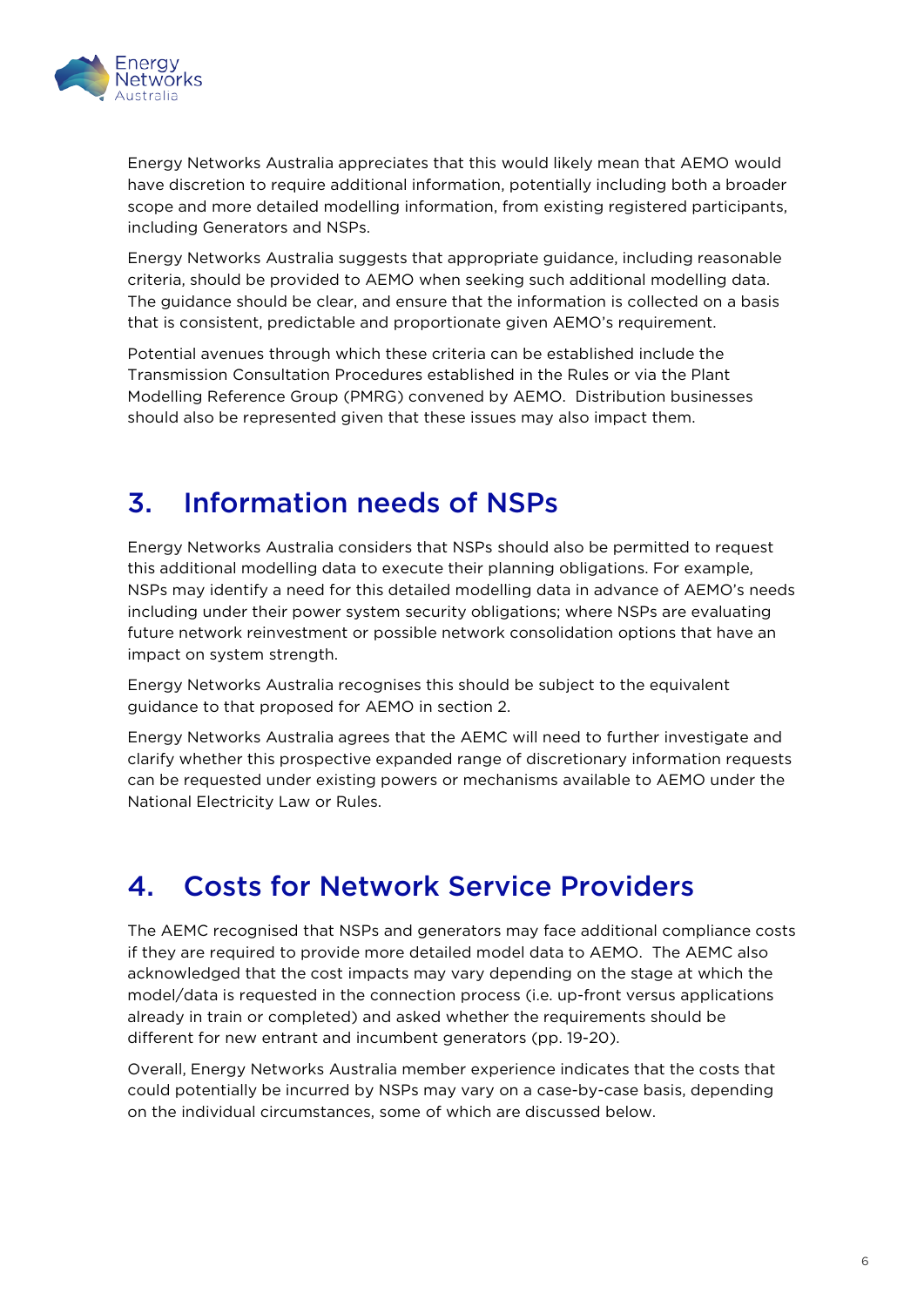

- $\rightarrow$  If the EMT model already exists and only needs to be 'repackaged' to make it fitfor-purpose, then this should be possible at minimal cost. However, if the model does not exist, then the costs for NSPs will reflect how complicated the model is to prepare.
- » Costs could be material if additional modelling details are requested for existing plant that is complex in nature such as static var compensators (SVC) or static synchronous compensators (STATCOM). Modelling of some protection devices could also be non-trivial. More complex models would likely require OEM assistance and would therefore involve more material cost than if the model were already available in the appropriate level of detail and formats.
- » Providing EMT data for transmission lines and other types of more standard substation equipment will still take time to compile. It follows that the preparation of even 'simple' data sets will still have some cost implications associated with them.

Aside from the direct costs associated with procuring the EMT models and data, Energy Networks Australia considers that the potential requirements advanced in the Consultation Paper represent a significant step-change in the volume of modelling data that will need to be managed on an on-going basis. The costs associated with establishing and maintaining larger, more complicated and reasonably up-to-date data sets is likely to be material. The Rules must ensure that NSPs can recover the costs associated with meeting any additional requirements.

## *Cost recovery options*

Energy Networks Australia considers that two potential cost recovery mechanisms may be appropriate, particularly where the Revenue Proposal of the NSP did not account for such costs. The two options include either:

- robust and non-detrimental transitional and savings arrangements under the Rules; or alternatively,
- the cost pass through provisions provided for under the Rules.

## *Compliance related considerations for Network Service Providers*

The AEMC's paper notes that AEMO's Rule change request seeks to broaden the scope of its information gathering to require NSPs to provide model data of equipment such as transformers, SVCs and synchronous condensers (as well as for generators to provide additional model data of equipment such as governors and protection systems), as well as requiring the provision of more detailed EMT-type models in certain situations.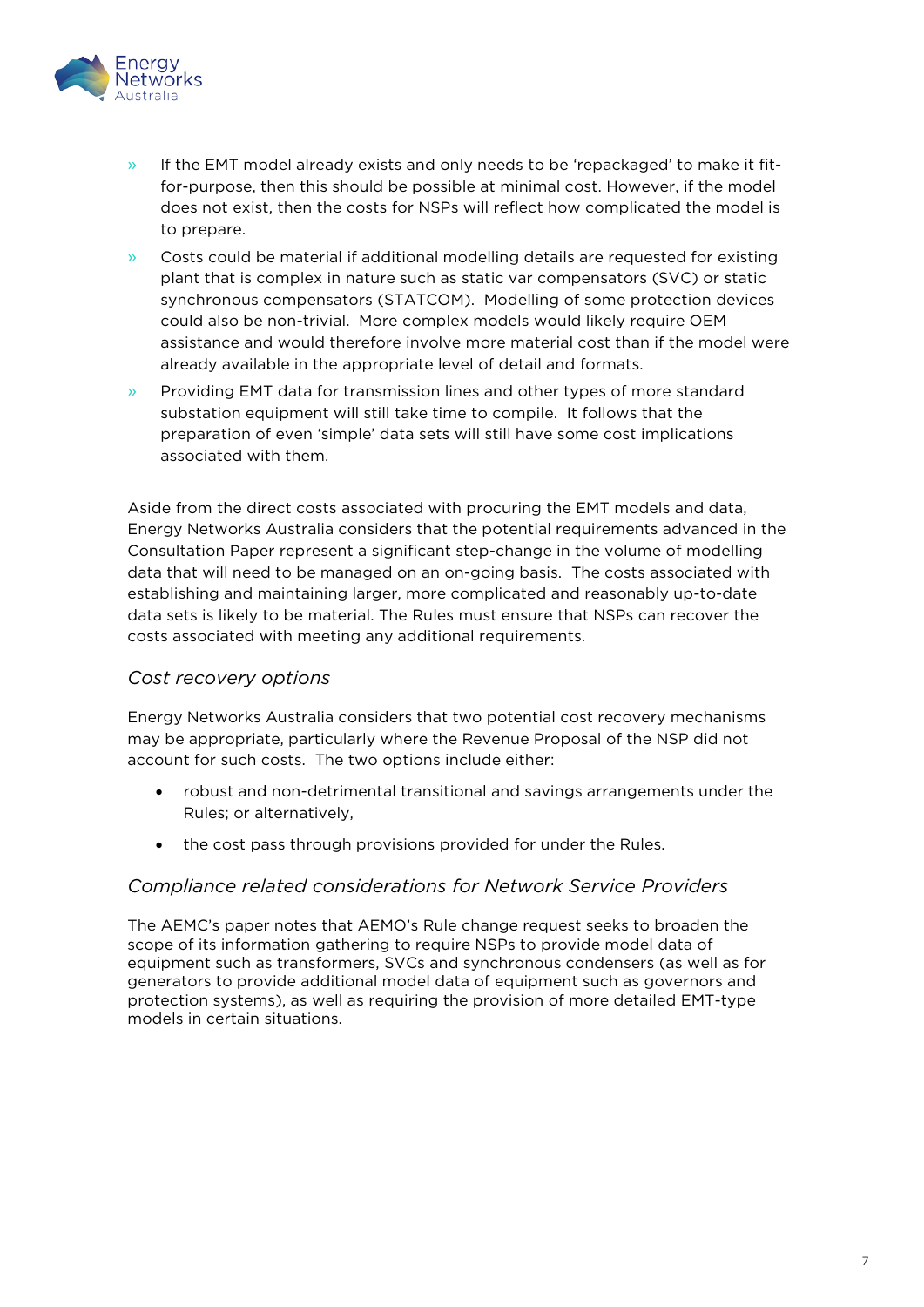

Some of the important compliance issues facing NSPs in relation to developing and maintaining models of their own assets include:

- » Validation of models of network based assets, presumably in a similar manner as applied to a generating system, e.g. preparation and submission of R1 (detailed design) and R2 (post-commissioning) models. The veracity of EMT-type models can potentially be managed through a combination of certification and onsite validation tests/measurements.
- » Periodic validation of models to ensure continued compliance with accuracy requirements is also envisaged.
- » Database administration and management requirements, including appropriate auditing processes, will likely need to be considered.
- » Ongoing information provision to AEMO, including the timing and format of information to be exchanged.

Energy Networks Australia has identified these items to inform the AEMC's considerations on the potential practical impacts of AEMO's proposal as well as the materiality of additional costs that may be incurred.

# <span id="page-9-0"></span>5. Sharing of information

A key issue flagged by the AEMC is which parties should have access to EMT-type model data and, if so, in what form should that data be provided. This issue is somewhat multi-faceted, and includes technical and commercial/legal considerations.

## *Technical benefits*

Energy Networks Australia considers that:

- $\rightarrow$  EMT-type models can be encrypted and should be made available in a format that enables them to be shared between NSPs, AEMO and relevant market participants, which may include intending market participants that have lodged a connection application.
- » Sharing of model data should also extend to EMT-type models of NSP plant such as SVCs and STATCOMs.
- $\rightarrow$  EMT-type models should be shared in the same way that existing PSS/E models are shared between NSPs and AEMO to facilitate network planning and connection studies.
- » It should also be possible to share the same model data with registered and relevant market participants to enable such parties to carry out suitable analysis for the purposes of developing controller and protection settings for their own plant and equipment (where detailed models are required to do so).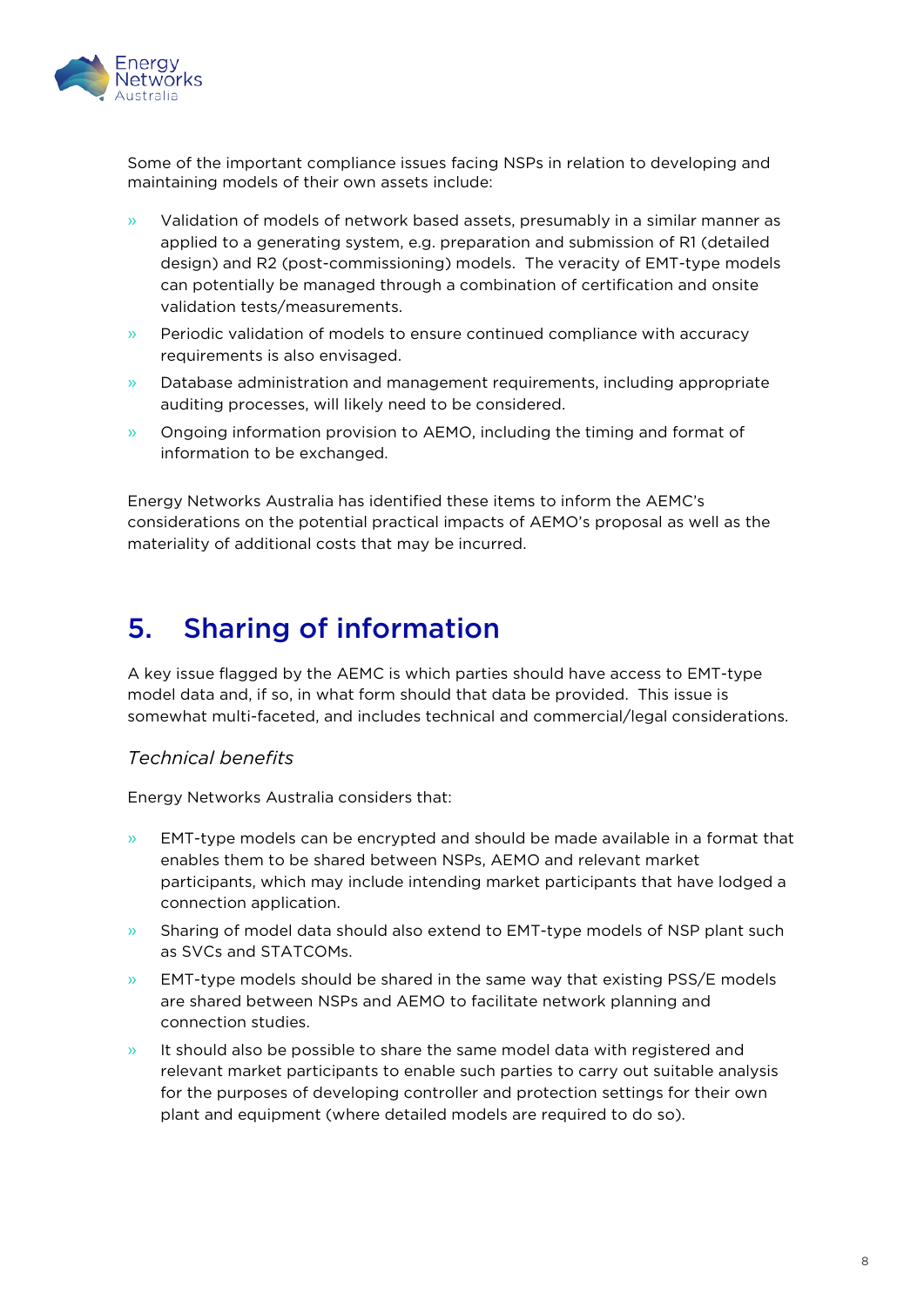

## *Commercial and legal issues*

It is suggested that the AEMC give careful consideration to the following issues:

- » Without an ability to share EMT-type models with relevant market participants, NSPs may be unintentionally assigned the role of default designer for the controller and protection settings of connecting plant. The scope of the NSP's obligations would therefore extend beyond the current 'review role'. This creates a potential commercial risk issue in relation to legal liabilities and the coverage of existing business insurance policies for NSPs. Given the potential materiality of this matter on NSPs as well as other stakeholders, Energy Networks Australia encourages the AEMC to give this matter explicit consideration, including whether the AEMC considers such a role could also be provided on a non-regulated basis.
- » If only encrypted models are available to NSPs, controller block diagrams should also be made available to adequately explain the operation of the models in question. Such an approach can also help guard the Intellectual Property (IP) embedded in the more detailed type models.
- » Proponents must also provide evidence of the veracity of this EMT-type model. This includes certification that the EMT-type model represents fully detailed inner control loops, phase locked loop (PLL), fault ride-through controllers, external voltage controllers, plant level controllers and all protection systems. It is also recommended that the EMT-type models embed the actual hardware code where possible. Verification should also include measurement results from an equivalent site and plant, lab tests and/or Hardware In the Loop (HIL) tests.
- » The sharing of detailed models provided by NSPs (such as their SVC models) may require manufacturers' permission to share with third parties (e.g. other NSPs and registered participants). The same issue should be considered for generator models as well, particularly if the AEMC considers broad sharing arrangements should be put in place.
- » Generation (wind and solar) is now predominately managed and controlled by inhouse developed logic and as a result is usually not disclosed in detail to protect their IP. Firmware updates are common and difficult to manage, therefore consideration should be given to disallowing any Firmware upgrades without a resubmission of the Generator performance compliance and associated studies.
- » Potential generators' may need to familiarise themselves with the sharing of confidential information (in relation to data and power system models). As a result, consideration should be given to this issue in regards to the framework necessary to allow detailed modelling information to be more widely shared.
- » NSPs should not inadvertently be burdened with the role of default designer for potential generators unless the function is commercially negotiated and agreed to by both parties. The Rule change should avoid an outcome where NSPs have to undertake studies and analyses that have traditionally been performed by intending participants, new generators and their advisers/consultants, for subsequent review by NSPs.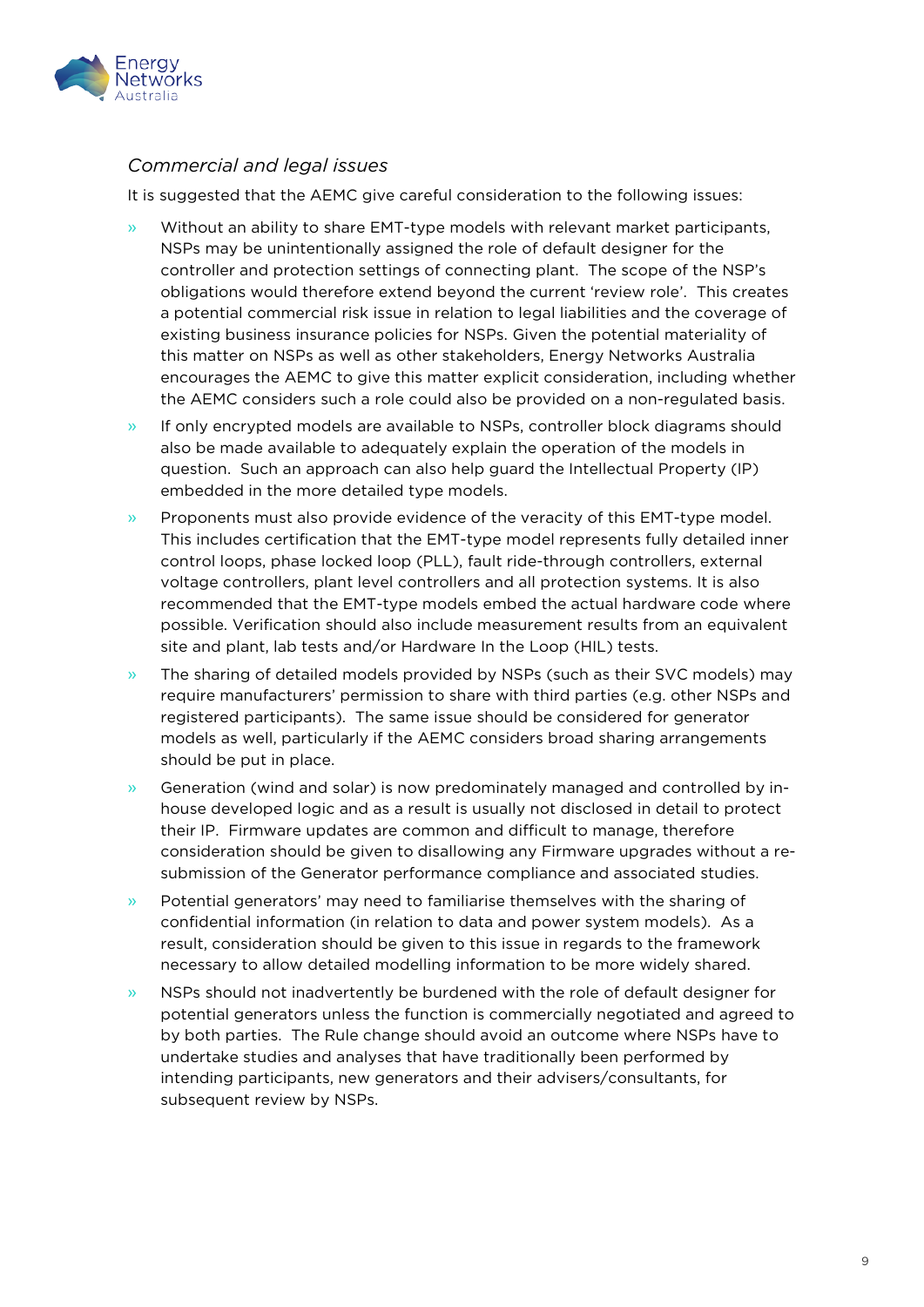

# <span id="page-11-0"></span>6. Generator obligations for the provision of EMT models

Energy Networks Australia notes that AEMO's Rule change proposes that generators operating power electronically interfaced *generating systems* should be required to provide detailed EMT-type models in the following circumstances:

- 1. The interface is at the *transmission system* level; or
- 2. A *generating system* is connected at a distribution system level and the installed capacity of the plant is greater than 10% of the available fault level at the point of connection; or
- 3. If in AEMO's reasonable opinion, there is a risk that the *generating system* will adversely affect other *Network Users* or *power system security* or quality or *reliability* of the power system.

We support the intent of having Generators respond in such circumstances. Given this, we note that information provided under current Rules requirements by some generators (and their manufacturers) to NSPs has been somewhat problematic.

## New Generators

Energy Networks Australia supports AEMO's proposal that all new inverter-based generators connected to the *transmission system* deliver an EMT-type model to both AEMO and relevant NSP's regardless of the system strength at the time of the connection application. Energy Networks Australia considers that such an approach:

- » is reasonable for all large scale inverter-based generators;
- » would not materially increase costs to potential connection proponents using commercially mature technologies;
- » would minimise legacy issues and likely delays in assessing connection proposals;
- » clearly places the obligation on the initial proponent/developer to provide the model and not encumber a potential subsequent owner to provide and pay for this type of modelling data at a later date (and probably at a more significant cost).

## Existing Generators

As discussed in Section 2 above, Energy Networks Australia notes that the rule change proposal includes the appropriate ability of AEMO to acquire additional modelling information for existing plant, where *"in AEMO's reasonable opinion, there is a risk that the plant will adversely affect network capability, power system security, quality or reliability of supply, inter-regional power transfers or the use of a network by another Network User".*

It is therefore necessary to consider when the obligation would commence and potential transitional provisions.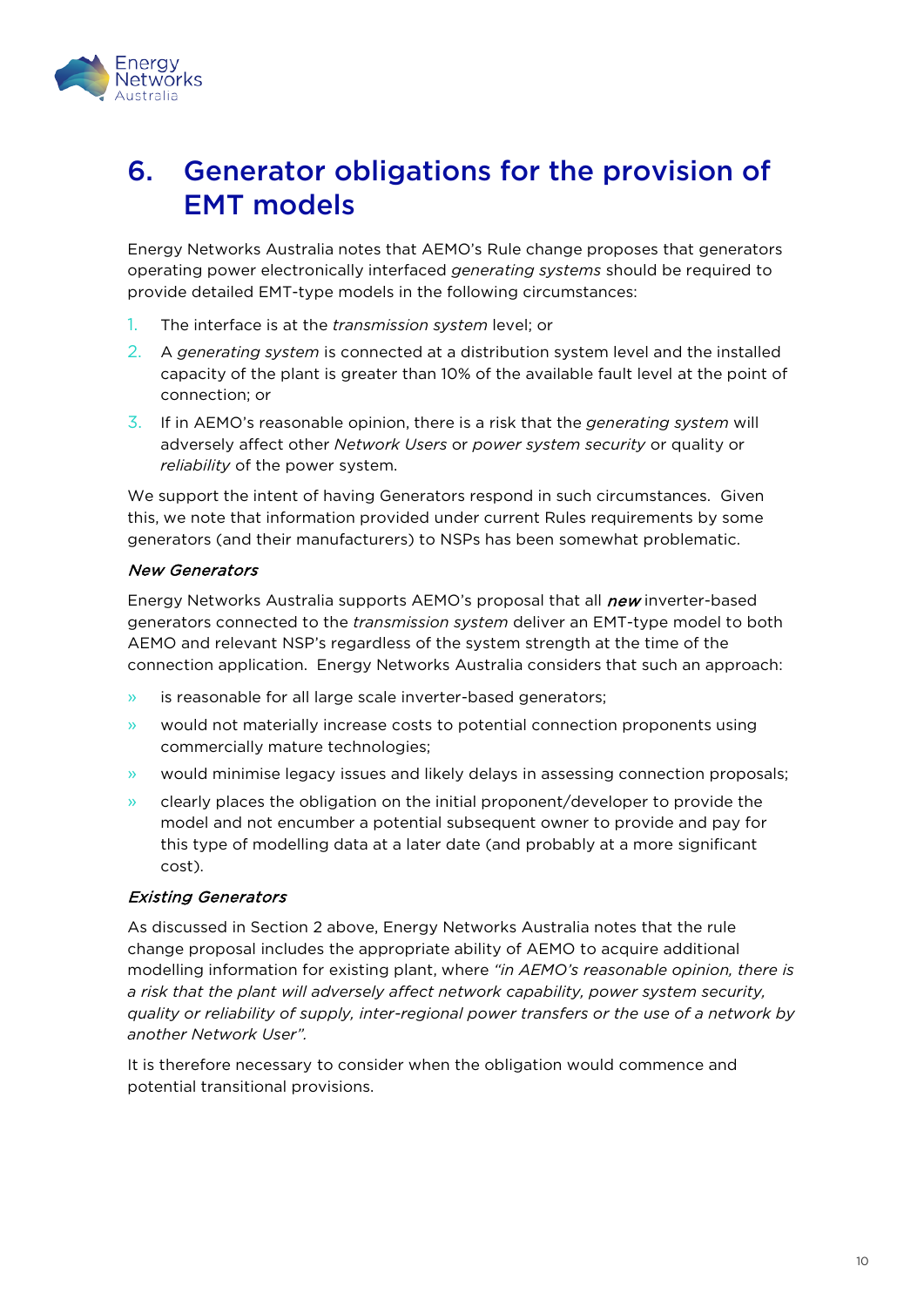

Our members continue to be concerned about legacy issues and being unable to appropriately model the power system and the interaction of existing and potential generators. Energy Networks Australia considers that this Rule may be a first step at improving information flow from generators and should assist in assessing the respective impacts on the overall power system. Energy Networks Australia supports the need for this Rule change to be practical and workable for both new and existing generators, as well as AEMO and NSPs.

We understand that it is highly uncommon, if at all, for Rules to be made with any retrospective effect. Ideally, NSPs would prefer that such models be made available as soon as possible. However, being mindful of some of the practical challenges in securing such information, the AEMC could consider a transitional six to twelve month period after the final Rule and determination is published, by which existing generators are required to meet the new obligations (limited by the proposed guidance discussed in Section 2) to release modelling data to AEMO and relevant NSP(s) if requested to do so.

In the interim, a potential way forward is for NSPs and AEMO to more closely liaise during the connections process, especially for connection points deemed to be technically problematic. This may help mitigate possible blind-spots that may be developing in the NEM. This may require a focus on South Australia, Victoria and parts of Queensland for TNSPs, and Queensland for DNSPs.

# <span id="page-12-0"></span>7. Additional considerations

## *Electricity distribution network issues*

Energy Networks Australia has identified a number of issues arising in the distribution sector. A number of our members note that there are evolving network issues, which extend beyond the connection point of any given generator e.g. how multiple connected generating systems in a given area of the network, may interact with each other as well as the wider power system more generally.

Whilst the AEMC correctly notes the 30 MW threshold in the Rules for provision of certain generator modelling data, there is a need to consider the growing impact of multiple, smaller capacity generators connecting to the distribution network, which in aggregate, clearly exceed the 30 MW threshold. There are also emerging issues with inverter-based generation with capacity less than 30MW connecting to weak parts of the DNSPs network. Provision for models and validation of such models through tests for plant less than 30MW is anticipated in the AEMO's "Data and Model Requirements for Generating Systems of Less than 30MW" guidelines (section 4.4.2 and 5.0).

AEMO's rule change proposes that if a generating system is connected at a distribution system level and the installed capacity of the plant is greater than 10% of the available fault level at the point of connection, then an EMT-type model is required. If this is reflected in the Final rule and Determination, it would partly address some of the key DNSP concerns and bring certainty to the provision of these models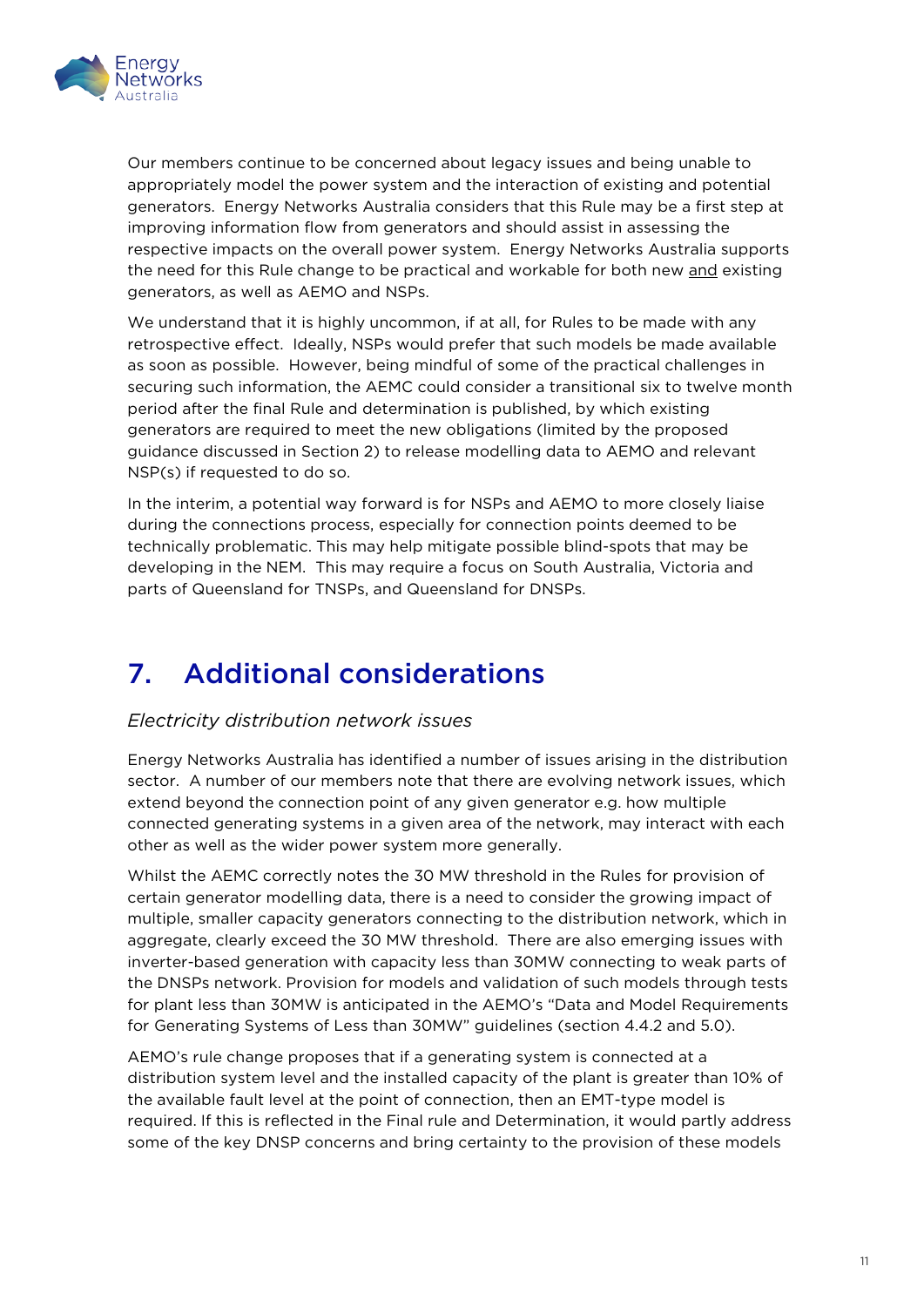

in excess of what is currently just an AEMO guideline.

Some additional clarity would be helpful on the *co-ordination* of modelling, including for a situation in an electricity distribution network when the aggregation of a fleet of small generation at a zone substation could appear as a very large generator to the system (greater than 30 MW) and in respect of the NSPs and AEMO's power system considerations.

Early recognition and management of complex dynamics occurring in distribution networks is equally important as in transmission systems. In the future, this will be necessary to manage the 'integrated network' where the distribution system requirements increasingly take on more of the challenges and considerations of transmission systems today.

We also understand that at a distribution level, there is a need to consider an appropriate capacity threshold below which the provision of detailed data is not practical. This is in recognition of the fact that proponents/manufacturers may be less mature in their technical offerings and more protective of their IP. It is recognised that if the threshold were set at a disproportionately low level, the provision of detailed models and associated data sets would become a material issue, introducing significantly greater costs that may not be justifiable.

Energy Networks Australia would like to acknowledge that the appropriate threshold level for *distribution networks* is a matter being further considered by some members.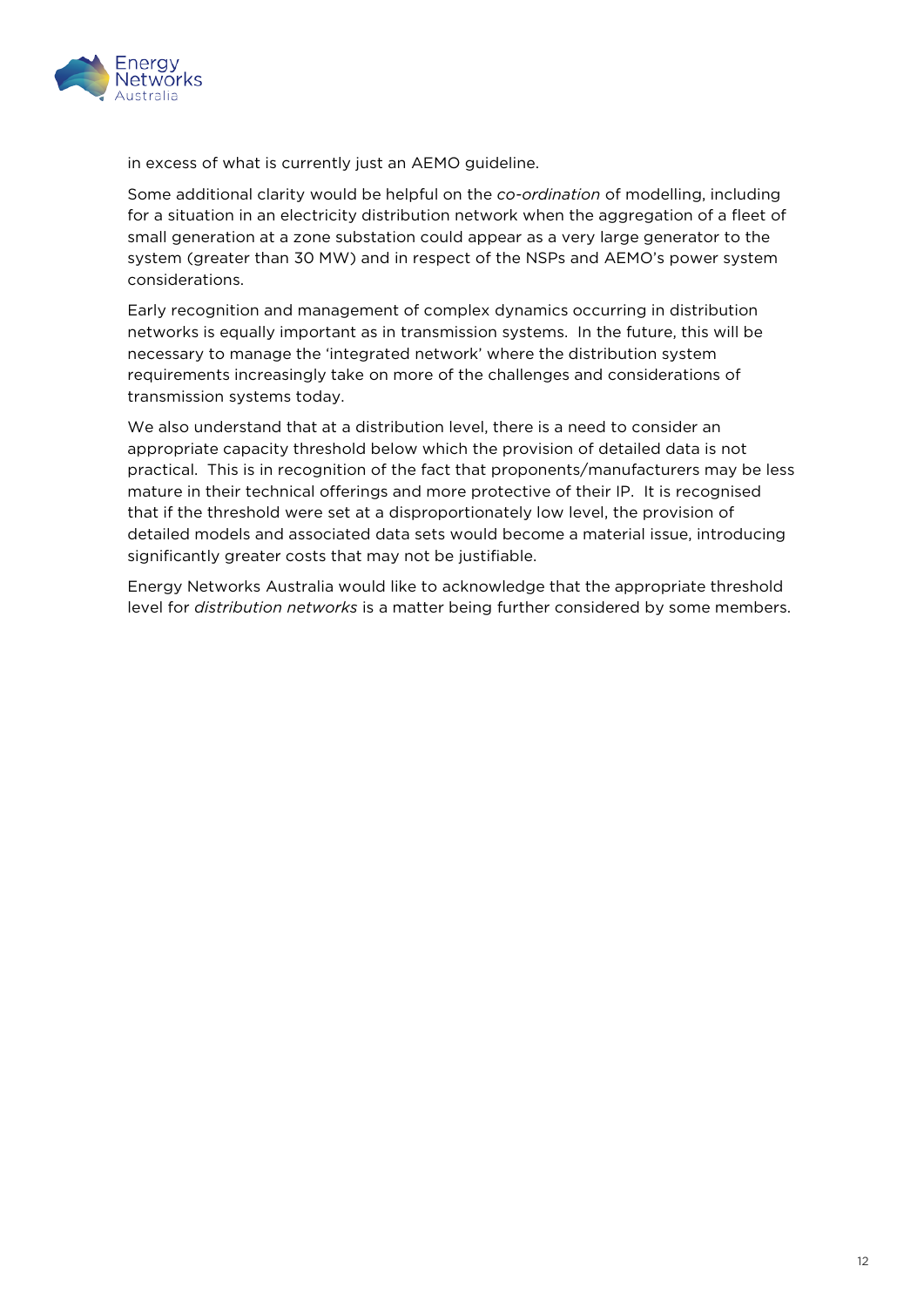

# <span id="page-14-0"></span>Attachment 1 - Responses to Selected Consultation Questions

#### Issue 1 - Materiality of the issue

*1. Are changing power system conditions impacting on the ability of AEMO, and other parties, to accurately model the power system?* 

Energy Networks Australia agrees with AEMO's concerns. Changing system conditions, in particular high penetrations of inverter based generation technologies, are introducing additional power system issues that need to be analysed using more detailed EMT-type models to help ensure system security. This is particularly the case for parts of the NEM where system strength is reducing (due to a lack of synchronous machine support) or a significant concentration of inverter-based connected generation exists. Both cases increase the need to examine the interactions of inverter-based connected generators with each other, as well as the surrounding power system more generally.

*2. Given any such impacts, do existing NER requirements for the provision of model data remain sufficient for parties to undertake effective power system studies?* 

As a minimum, there appears to be an urgent need to address what modelling data (and model types) are explicitly required from Generators. Improvements to the Rules are required to enable AEMO and NSPs to undertake effective and efficient analysis of the power system which will include an increasing volume of inverter-based generation technologies.

Energy Networks Australia considers that NSPs should also be permitted to request this additional modelling data to execute their planning obligations. For example, NSPs may identify a need for this detailed modelling data in advance of AEMO's needs including under their power system security obligations; where NSPs are evaluating future network reinvestment or possible network consolidation options that have an impact on system strength.

*3. Is it necessary to amend the NER to place more explicitly defined obligations on participants to provide specific modelling data to AEMO?*

The intent of the proposed Rule changes documented by AEMO are considered appropriate subject to the additional discussions presented in this submission.

Issue 2 – Information gathering *5. Is the solution proposed appropriate?* 

The direction and intent of the Rule change is generally supported. However, there should not be outcomes where AEMO has unrestricted discretion to request data and modelling information.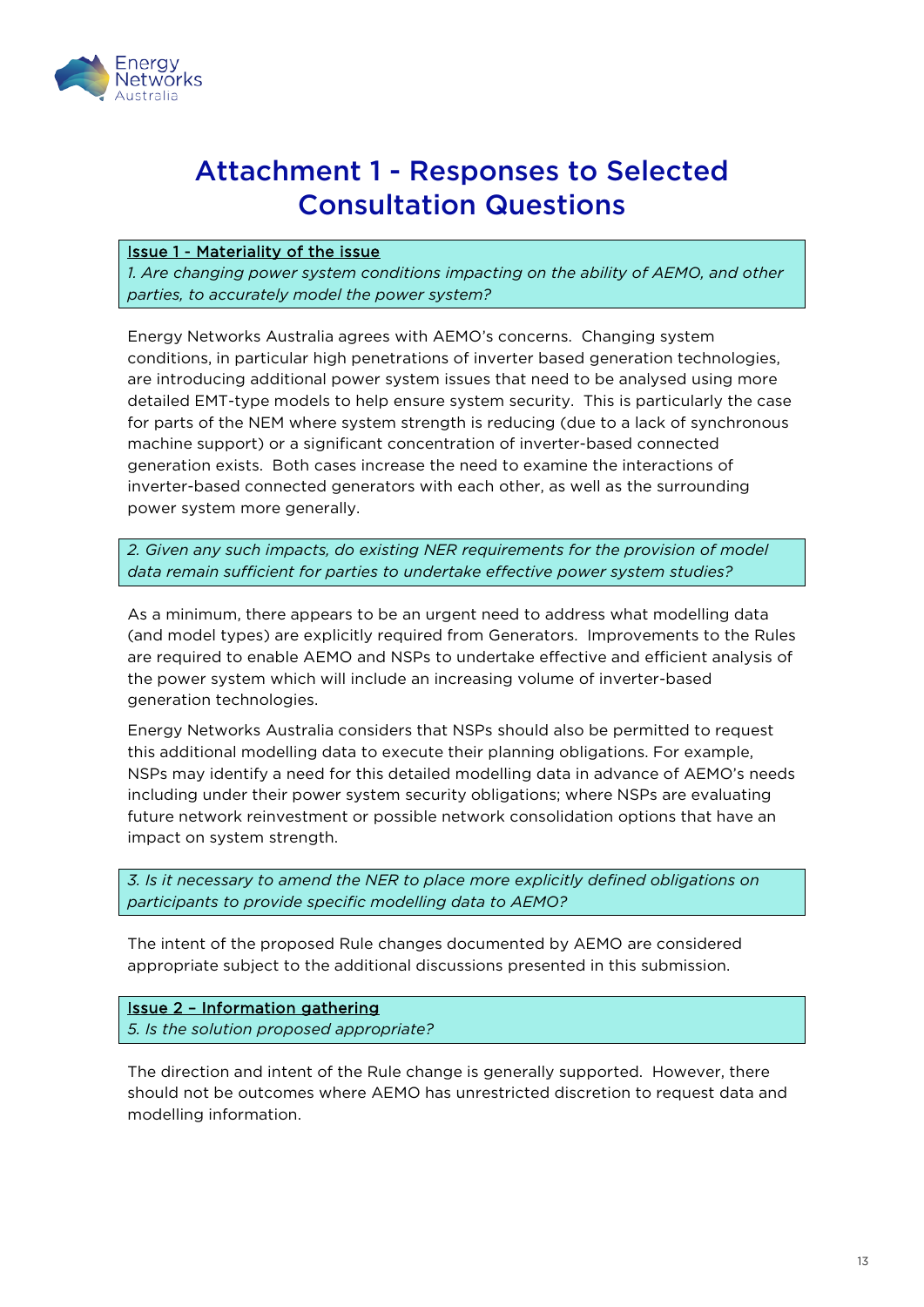

Energy Networks Australia suggests that appropriate guidance, including reasonable criteria, should be provided to AEMO when seeking such additional modelling data. The guidance should be clear, and ensure that the information is collected on a basis that is consistent, predictable and proportionate, given AEMO's requirement.

Potential avenues through which these criteria can be established include the Transmission Consultation Procedures established in the Rules or via the Plant Modelling Reference Group (PMRG) convened by AEMO. Distribution businesses should also be represented given that these issues may also impact them.

#### Issue 3 - Costs of compliance

*6. What are the likely costs for participants of providing a broader scope of modelling data, or more detailed EMT-type models, to AEMO?* 

The likely cost related issues for NSPs is covered in Section 4 above (*Costs to Network Service Providers*).

*8. What data provision requirements should apply to a generator that is halfway through the connection process, when new data provision requirements are introduced?* 

In the interests of minimising an accumulating legacy issue, it is proposed that generators half-way through the connection process be offered the choice of complying with the new requirements either

- (i) as part of finalising the connection agreement, or
- (ii) providing the additional data at a specified future date consistent with the options discussed for existing Generators as presented in the main body of this submission.

By opting to comply earlier, a generator who has not yet commissioned the proposed plant will have an opportunity to appropriately validate the additional model data during on-site testing activities, which are typically carried out either as part of, or immediately following, the commissioning program.

#### Issue 4 - Possibility of compliance

*10. Are there any restrictions associated with providing data of the type contemplated in the rule change request?*

Energy Networks Australia acknowledges the concerns of the AEMC. However, it is considered prudent to seek such information as the preferred default position and look to (potentially) offer a derogation or waiver of some description, if it can be evidenced that provision of the data is either not technically possible or that the costs of doing so are commercially prohibitive.

As power system security and reliability is in the long terms interests of electricity consumers, efforts should be made to minimise legacy issues where it is practical and cost effective to do so.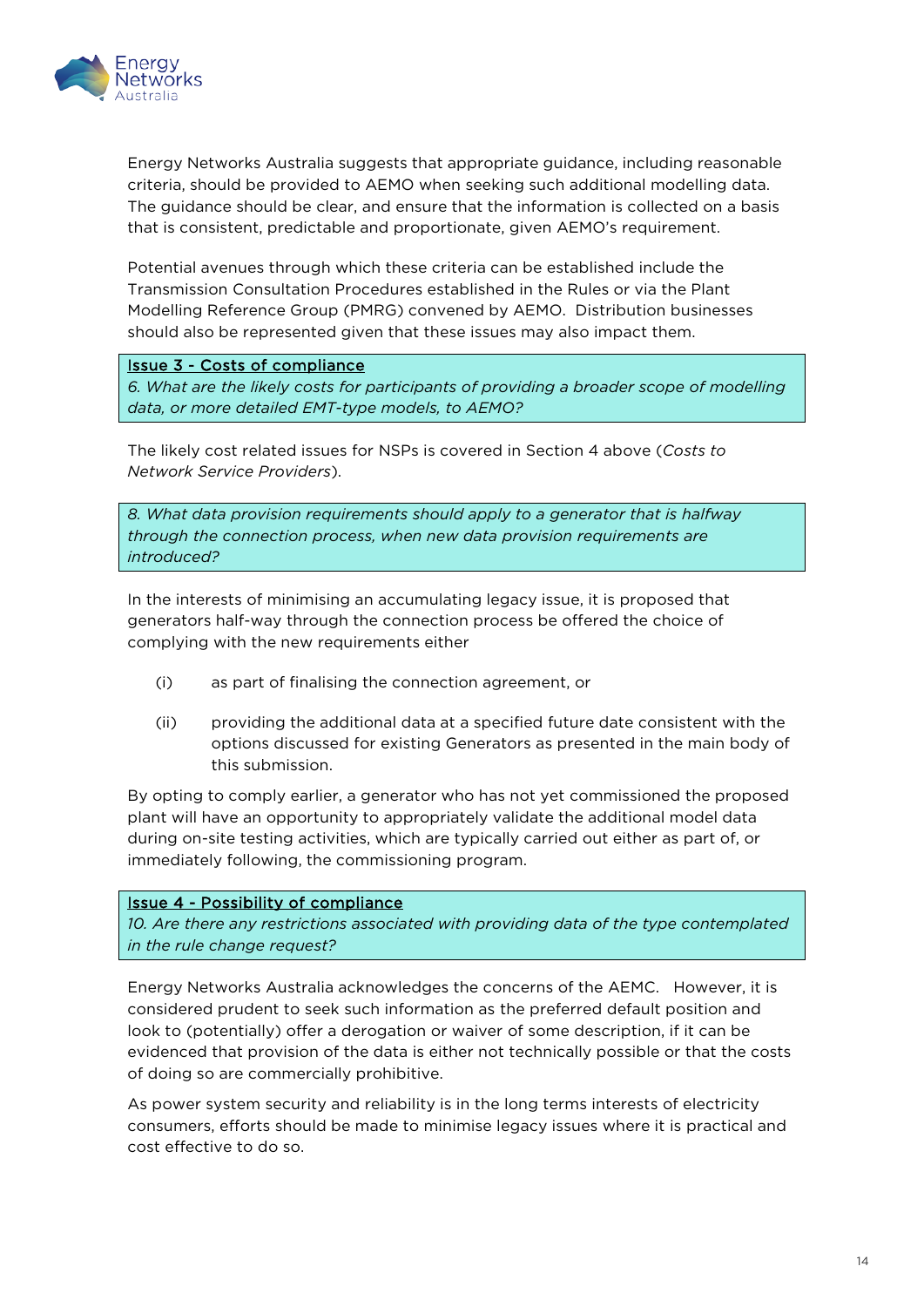

#### Issue 5 - Existing generators

*11. Should AEMO be able to request additional modelling data from existing generators who are already registered and have executed connection agreements?* 

Yes. As discussed in Section 2, Energy Networks Australia notes that the rule change proposal includes the appropriate ability of AEMO to acquire additional modelling information for existing plant, where *"in AEMO's reasonable opinion, there is a risk that the plant will adversely affect network capability, power system security, quality or reliability of supply, inter-regional power transfers or the use of a network by another Network User".*

It is therefore necessary to consider when the obligation would commence and potential transitional provisions. Being mindful of some of the practical challenges in securing such information, the AEMC could consider a transitional six to twelve month period after the final Rule and determination is published, by which existing generators are required to meet the new obligations (limited by the proposed guidance discussed in Section 2) to release modelling data to AEMO and relevant NSP(s) if requested to do so.

*12. Does the rule change request and the proposed rule provide sufficient guidance or clarity regarding what circumstances AEMO may require additional model data from existing participants?* 

Not yet. Energy Networks Australia recommends this be further clarified in guidance which is clear, and ensures that the information is collected on a basis that is consistent, predictable and proportionate given AEMO's requirement.

#### Issue 6 - Data disclosure

*13. Should third parties have access to EMT-type models?* 

In general, yes. This issue is addressed in Section 5 (Sharing of Information) of the submission.

14. *What information should be made available to third parties? Would encryption of this data provide sufficient protection to address issues related to commercial sensitivity of the data?* 

In general, yes, data encryption is considered appropriate for the protection of commercially sensitive data. This issue is addressed in Section 5 (Sharing of Information) of the submission.

*15. Should EMT-type model data be provided only to AEMO, or should NSPs also have access?* 

NSPs should have access to EMT-type models provided by Generators as well as other NSPs. Where EMT models are encrypted for NSP and third party use, it would be expected that sufficient modelling documentation (including appropriate descriptions of the controller block diagrams) be provided to enable the models to be integrated